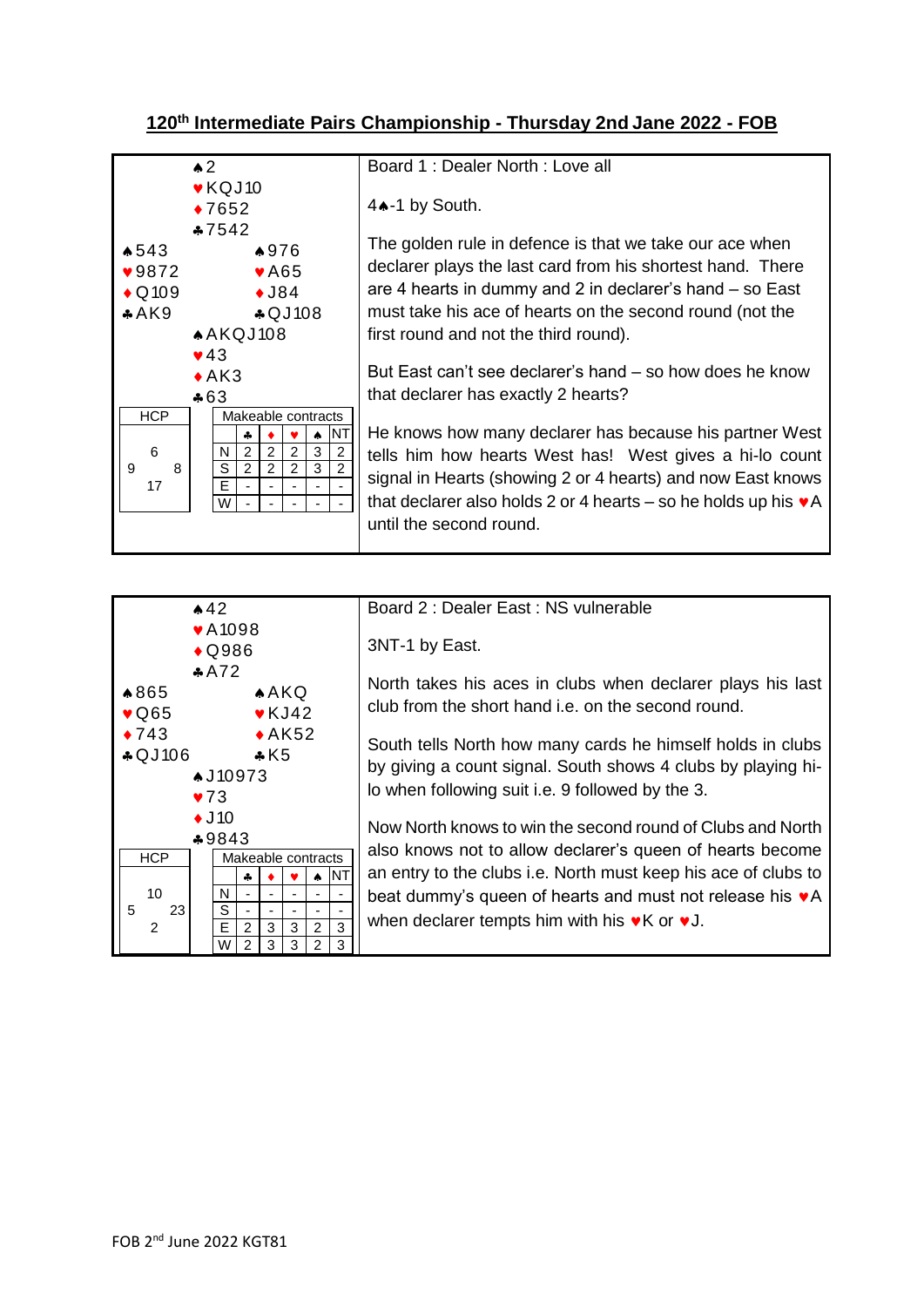



Board 4 : Dealer West : All vulnerable 3NT-1 by North. From West's play of the  $\mathbf{v}$ K at trick one, East knows that declarer has  $\mathbf{v}$ AQ (West would follow suit with the  $\mathbf{v}$ Q if he held  $\bullet$  KQ). West gives a count signal in Diamonds so that when East gets in with the  $\bullet$  K, he should be able to count declarer's tricks as being 4 Spades, 2 Hearts and 4 Diamonds and therefore know to switch to Clubs to have any chance of beating the contract.

East switches to the  $*4$  to let West know to return a Club rather than a Heart when West wins with the  $\clubsuit K$ . If East wanted West to return a heart he would switch to a higher club.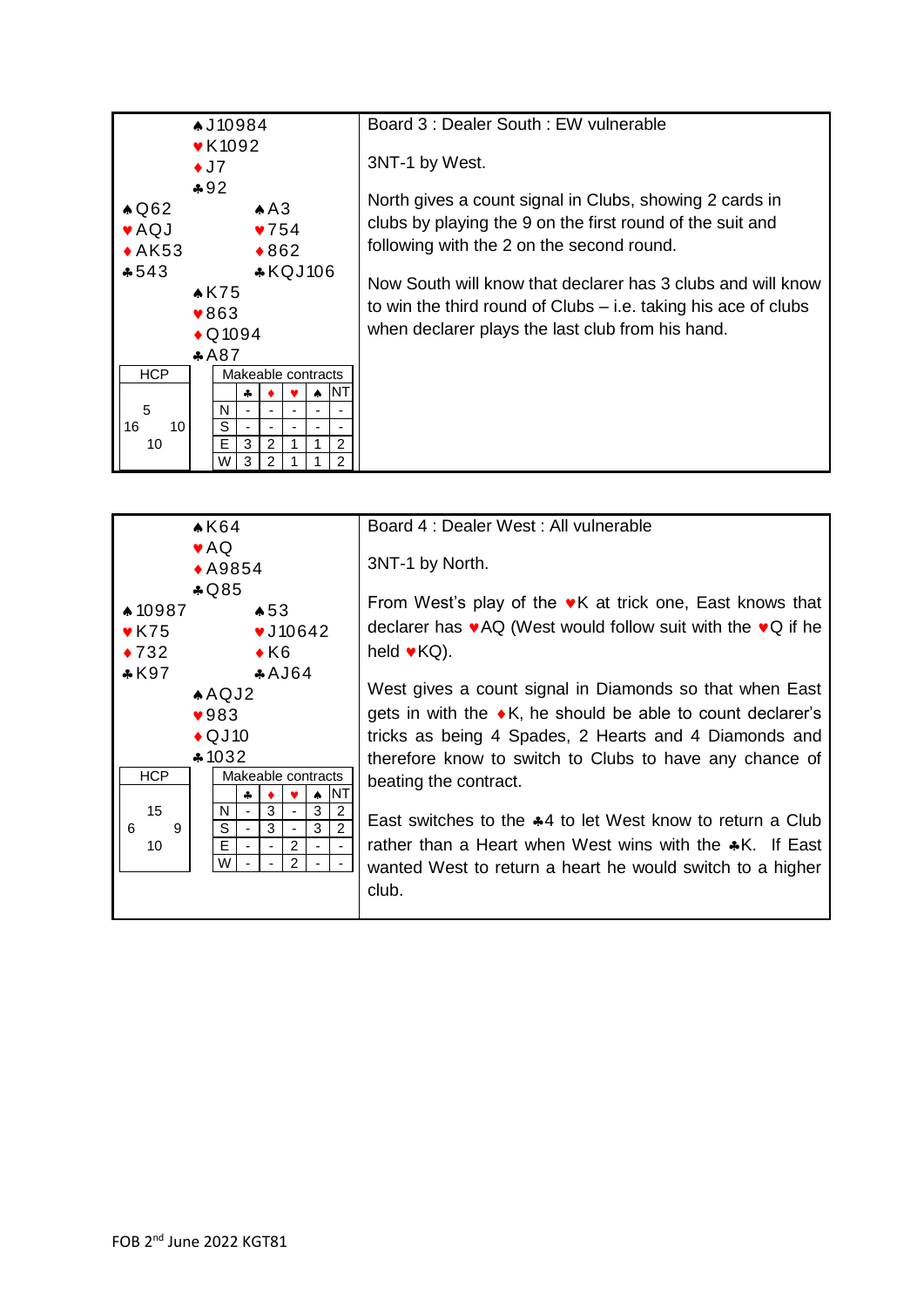

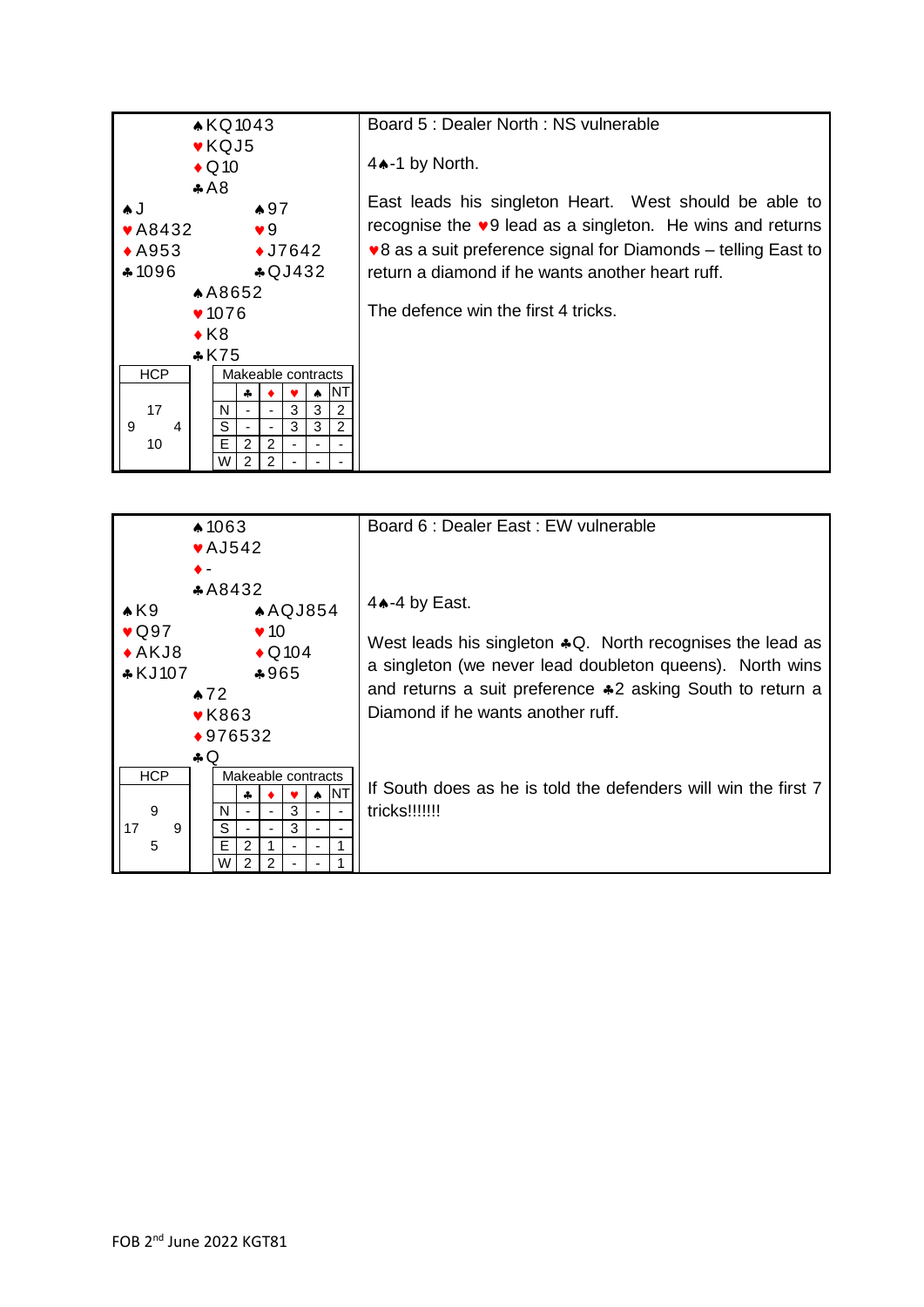

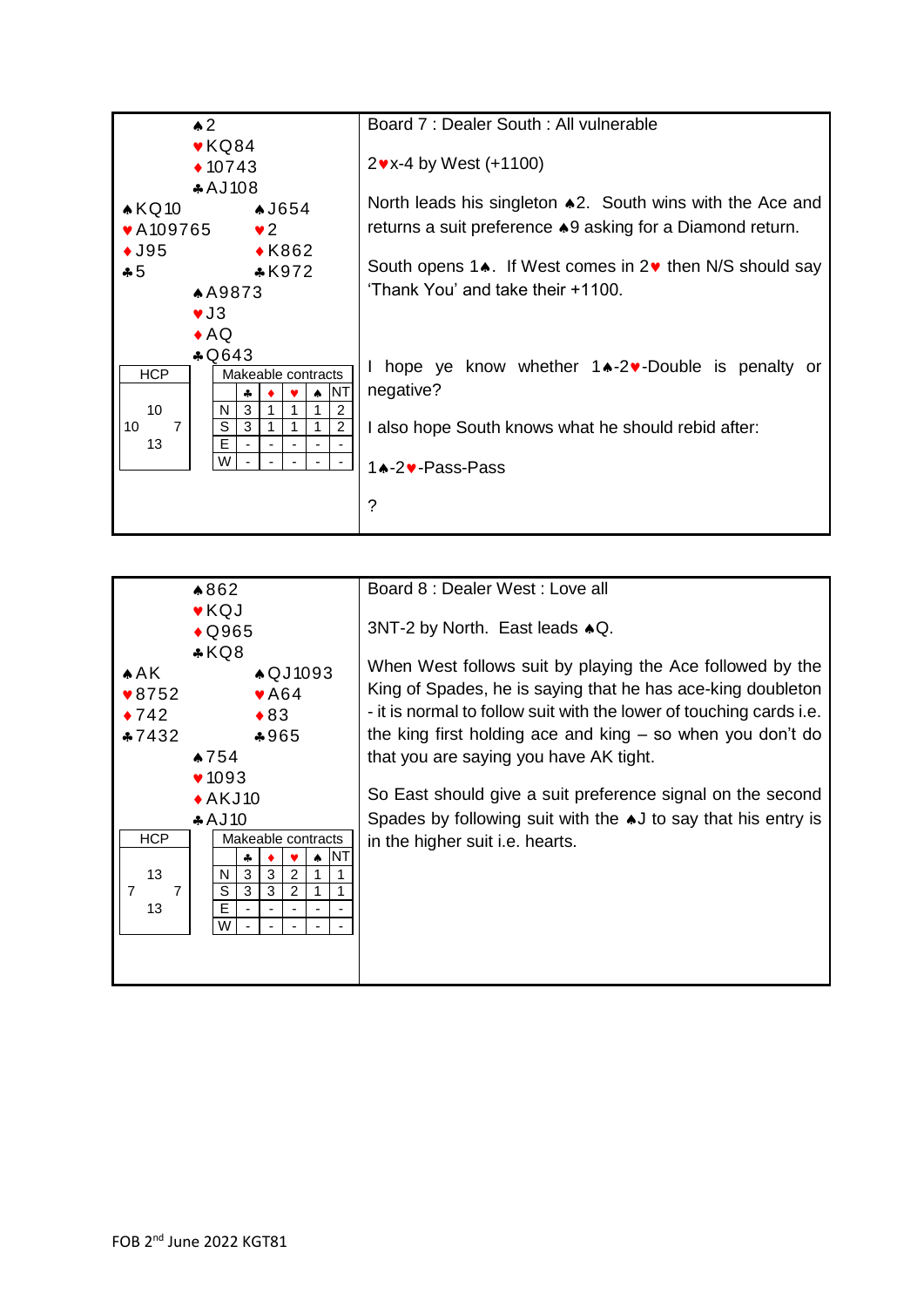



## 4<sup>v</sup>-1 by South. West leads MUD in Spades (second highest from 3 or more small cards). East wins the Ace and switches to  $\triangleleft J$  – called a 'surround' play. East mentally borrow dummy's ♦ 10 when selecting the card he will lead to trick two i.e. he mentally assumes his Diamond holding is KJ10 and switches to the Diamond Jack.

The defence win the first 4 tricks.

Make sure you don't let E/W play in  $2 \cdot \cdot$  that is losing bridge....on top of that if E/W bid to 4 $\bullet$  and N/S do not take their 4 top tricks – East might make  $4\spadesuit$  if he takes the 'Backward Finesse' in diamonds.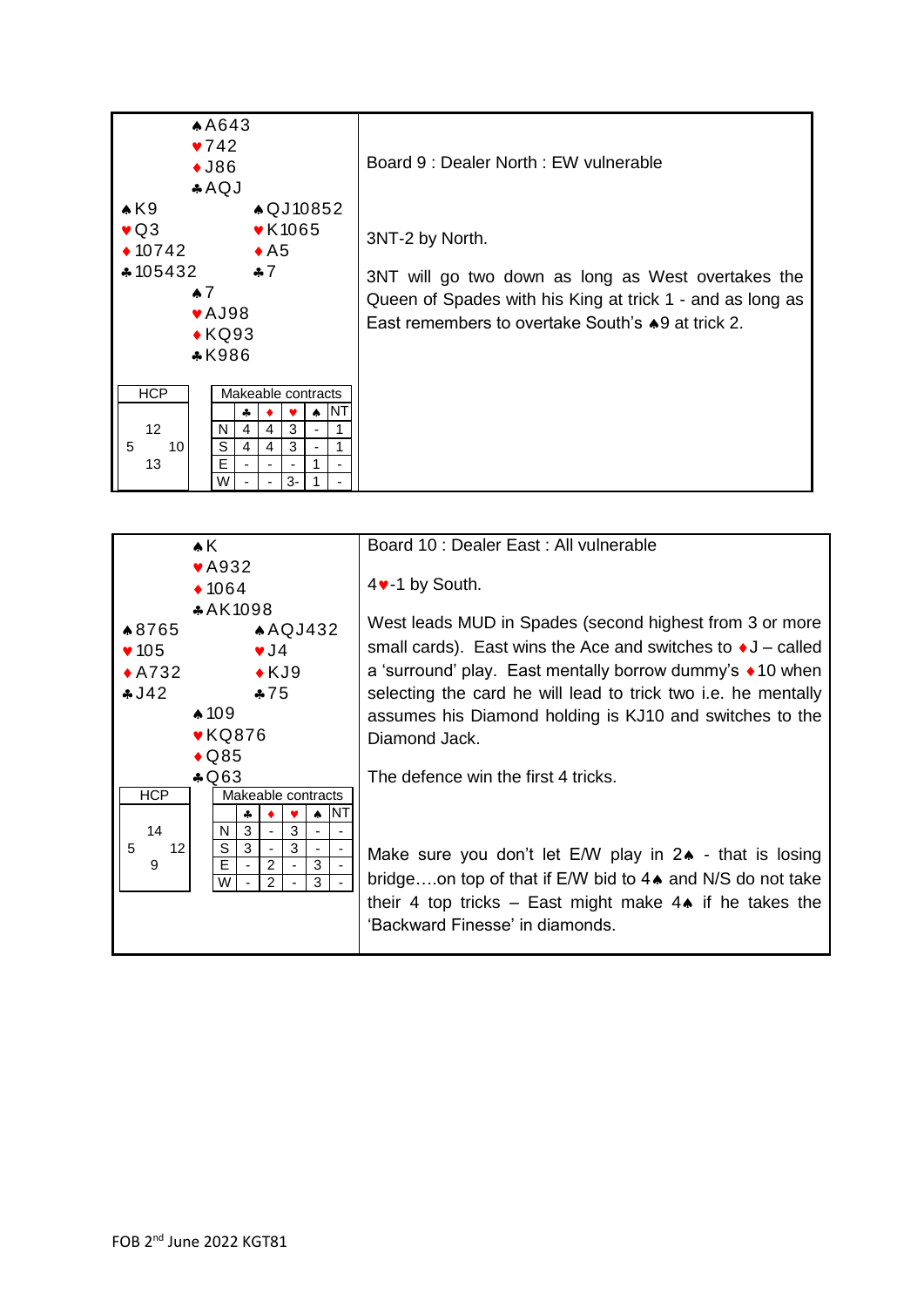

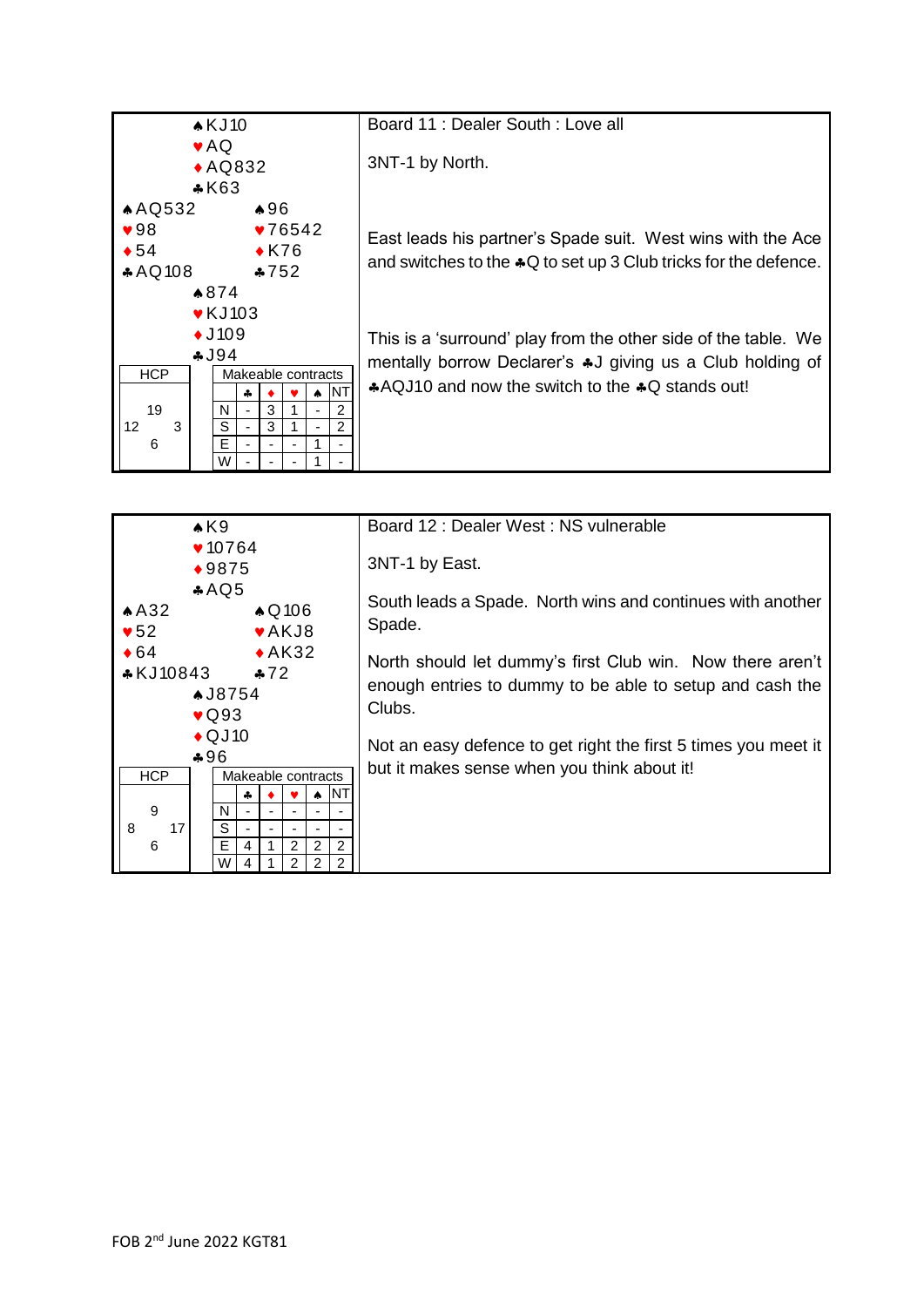

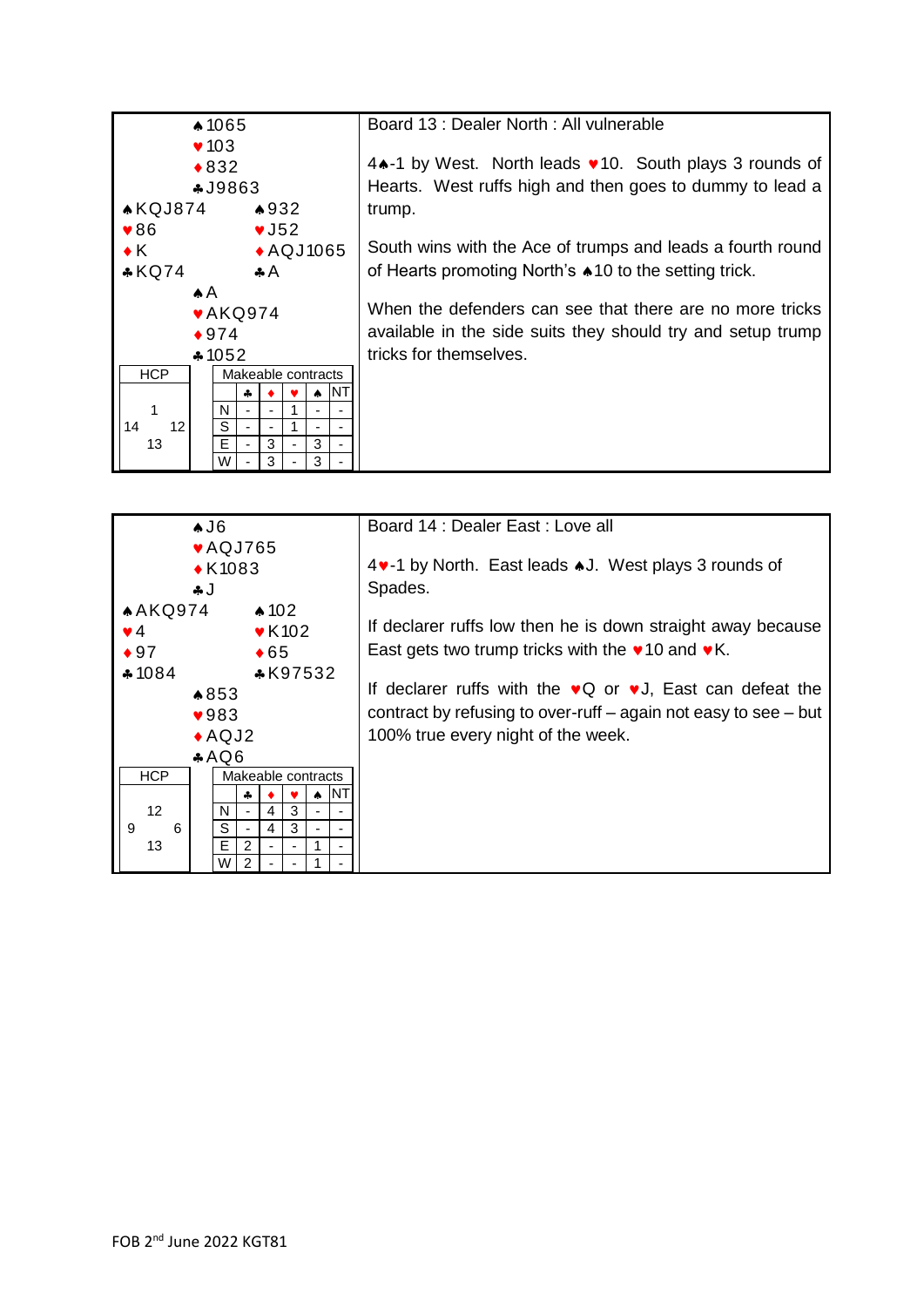

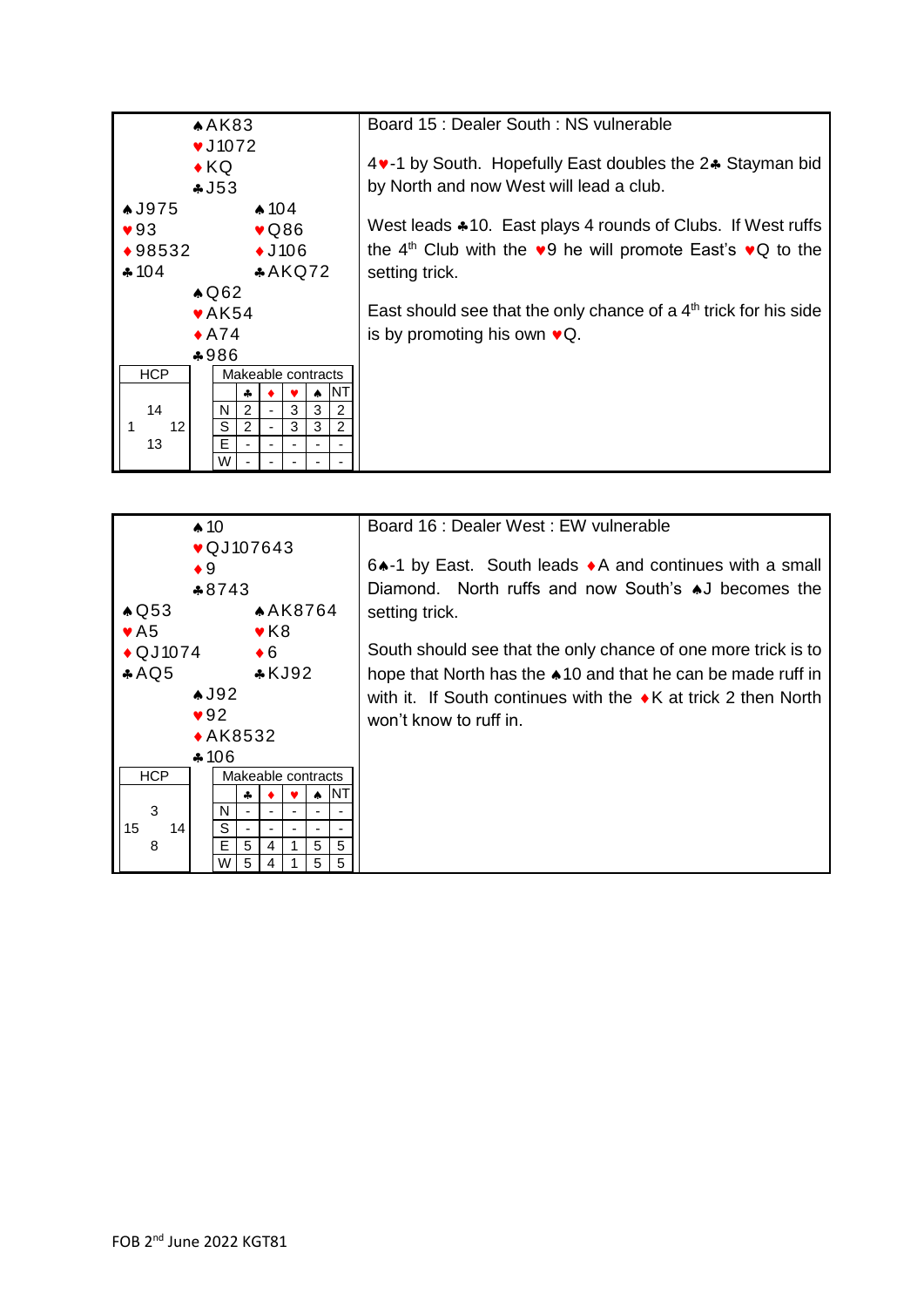

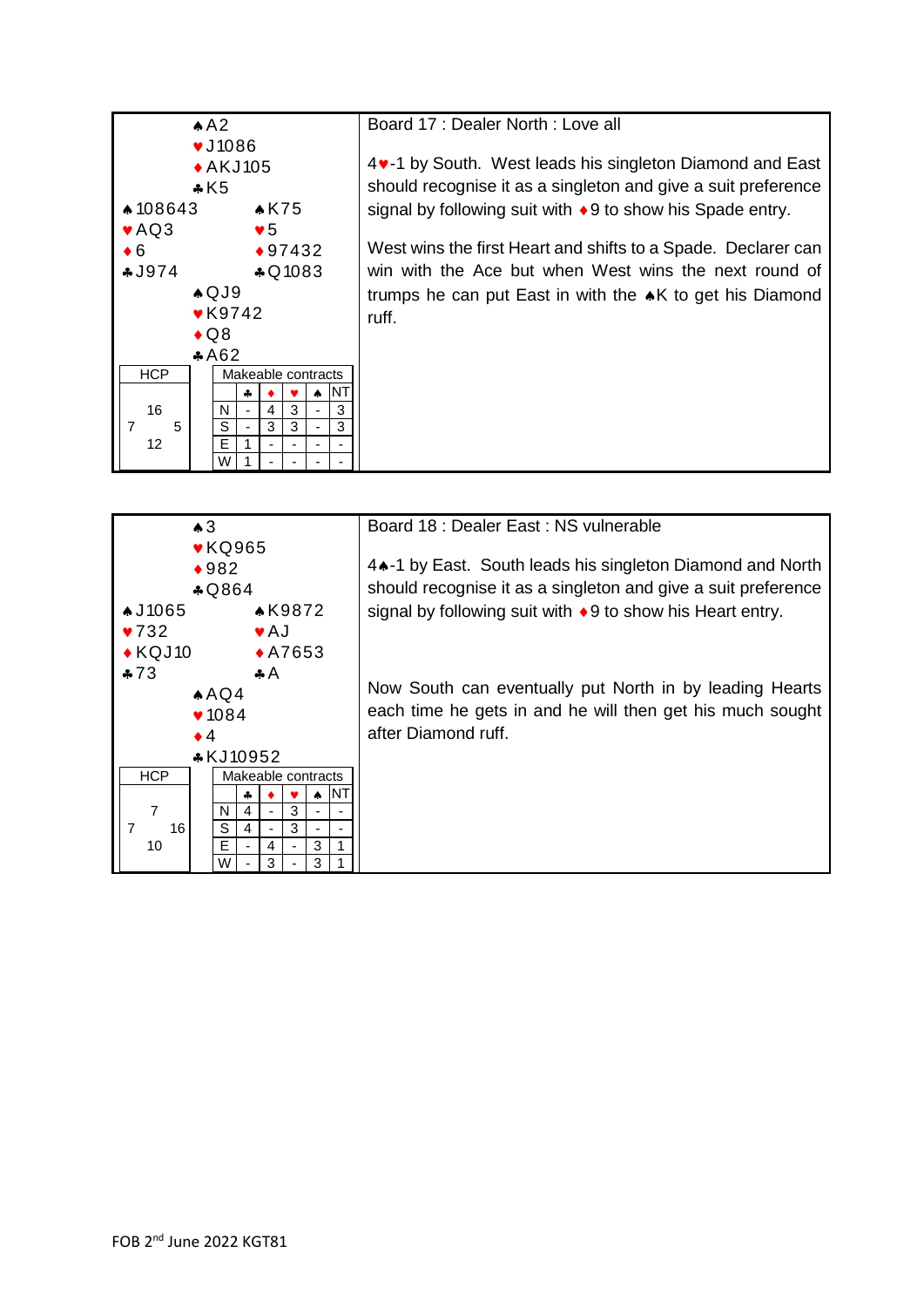

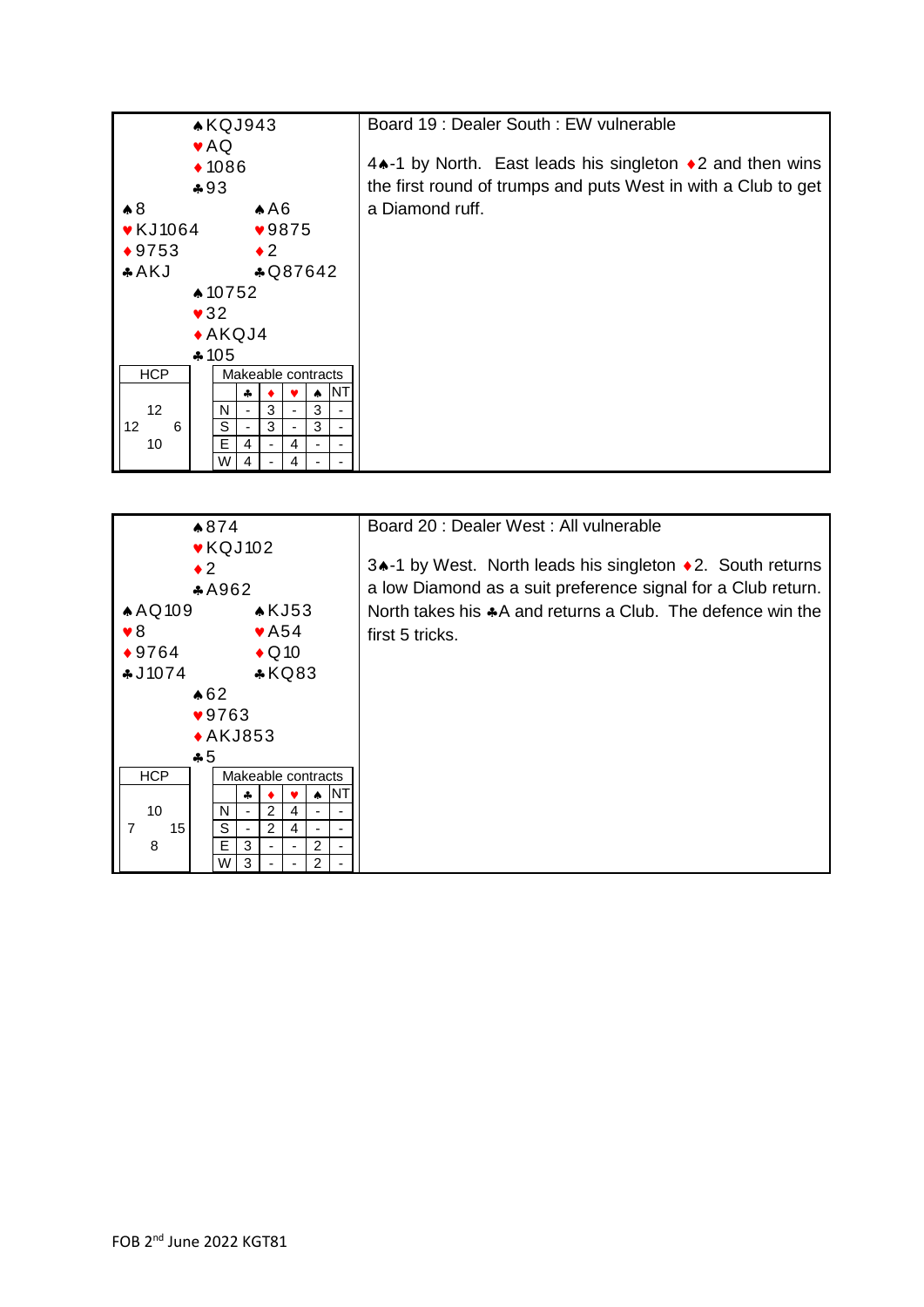

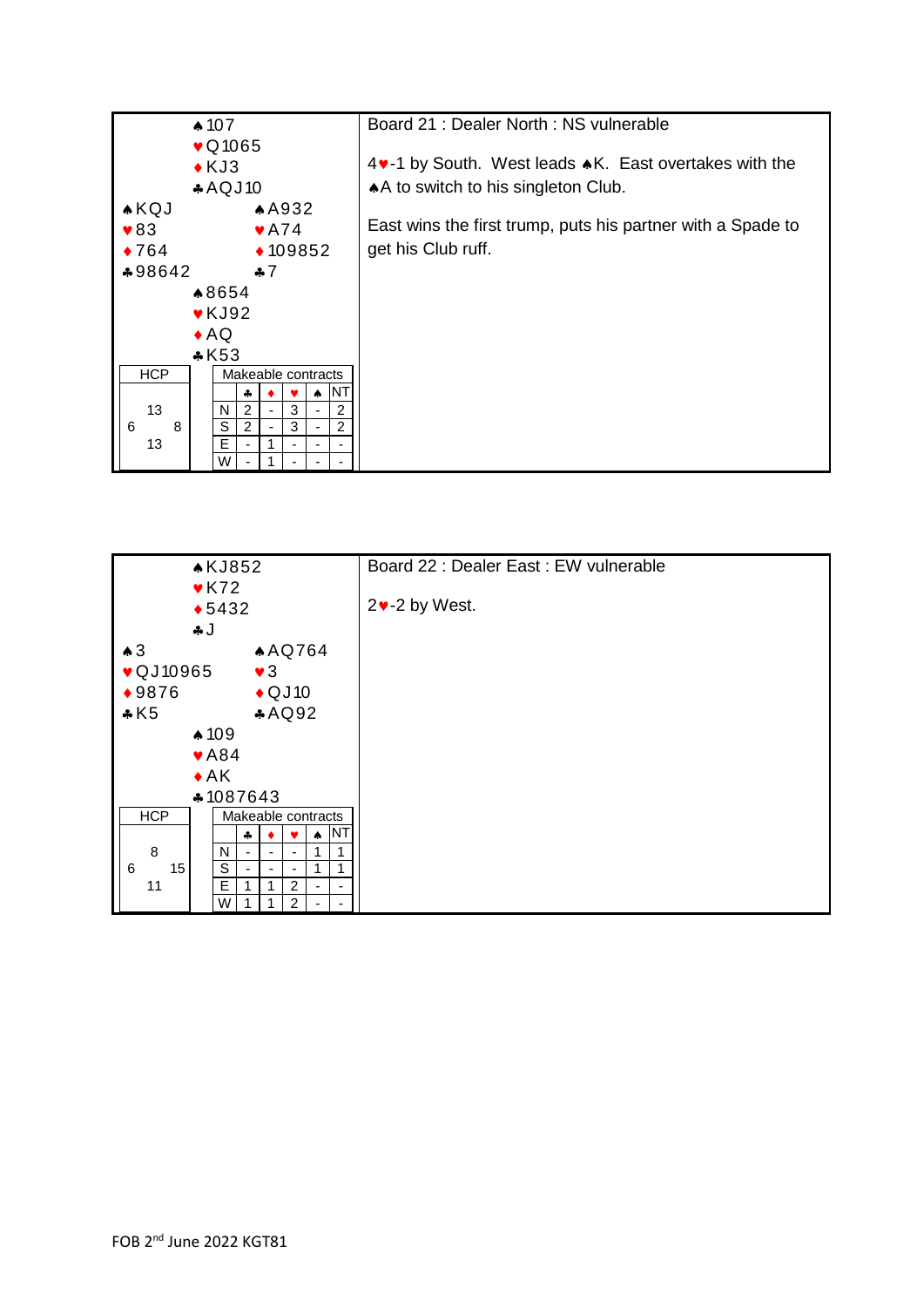

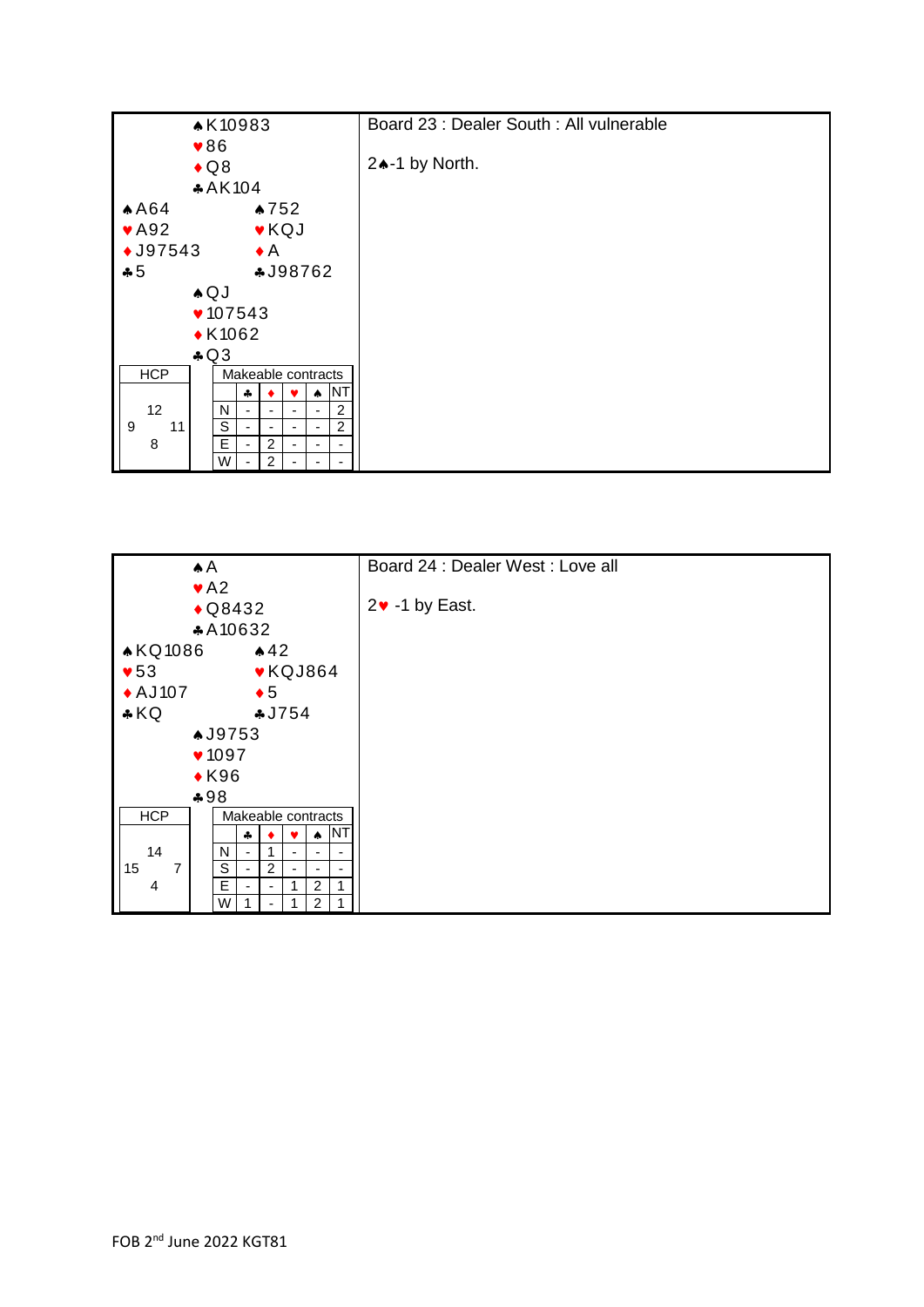